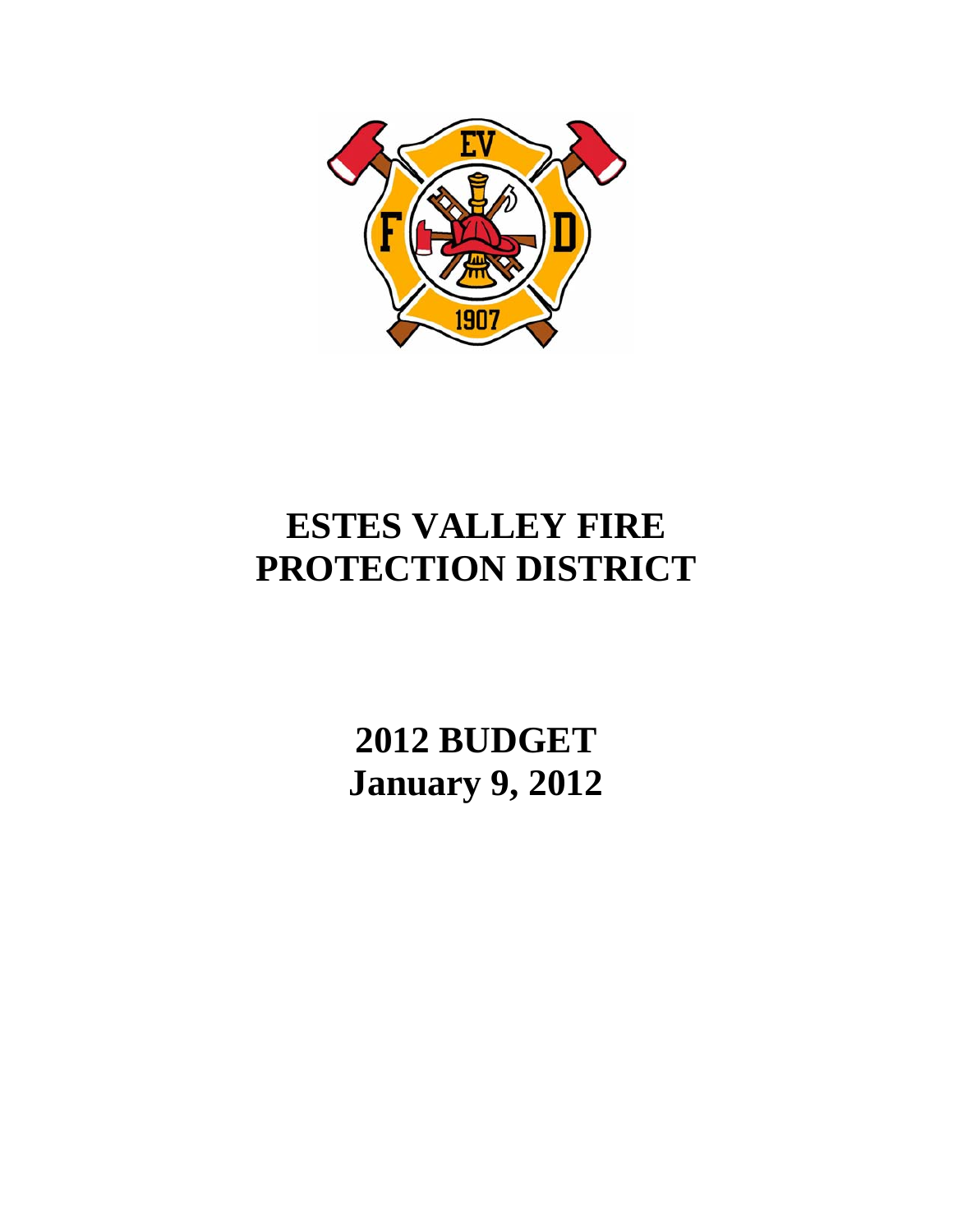## **Mission Statements**

*"The Mission of the Estes Valley Fire Protection District is to provide the citizens of and visitors to the Estes Valley with superior fire prevention, fire protection and emergency services in a safe and efficient manner."* 

*"The Mission of the Board of Directors of the Estes Valley Fire Protection District is to establish policy, goals, strategies and financial leadership that are the foundation for the long-term."*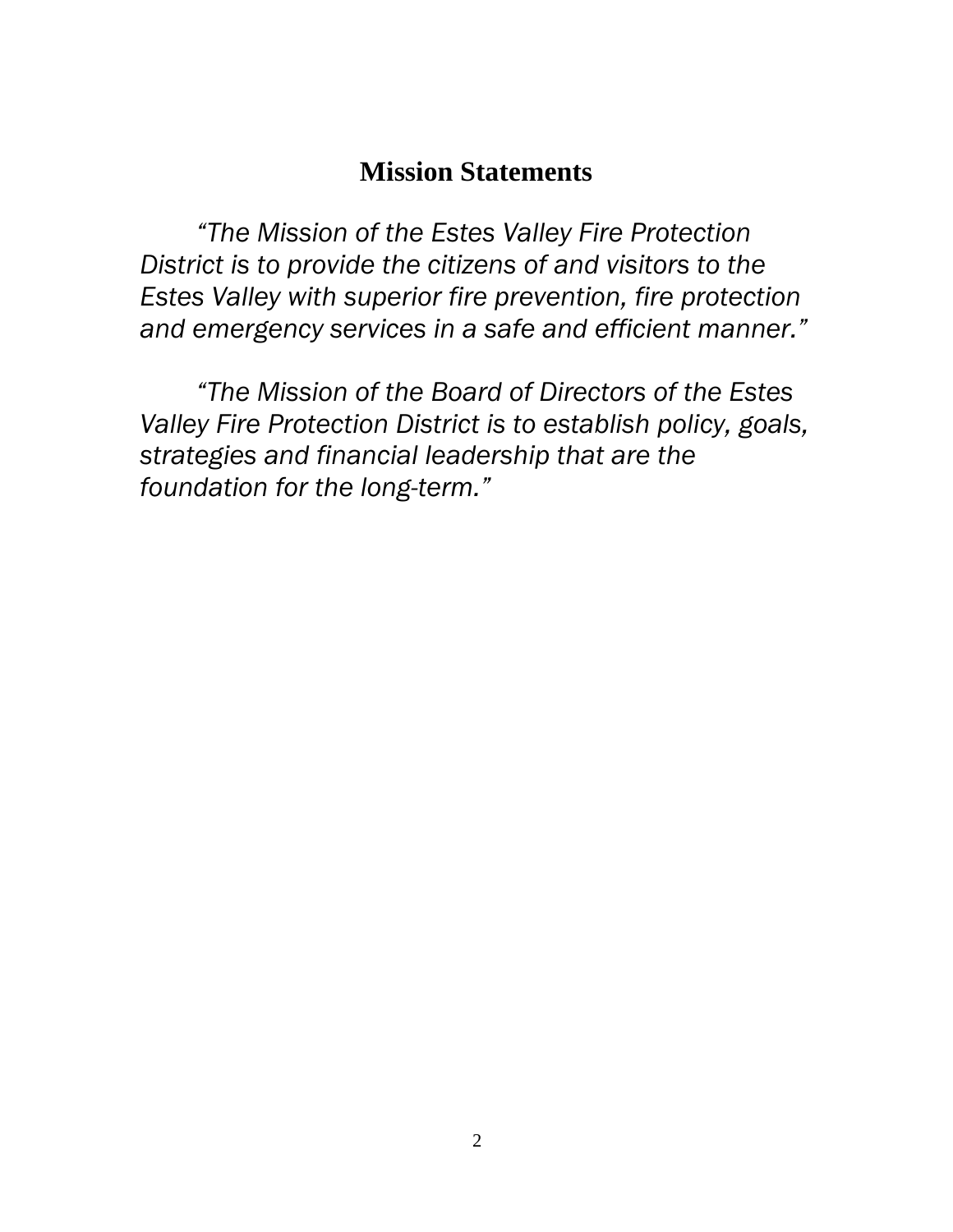## **Table of Contents**

| 2012 Budget: |  |
|--------------|--|
|              |  |
|              |  |
|              |  |
|              |  |
|              |  |
|              |  |
|              |  |
|              |  |
|              |  |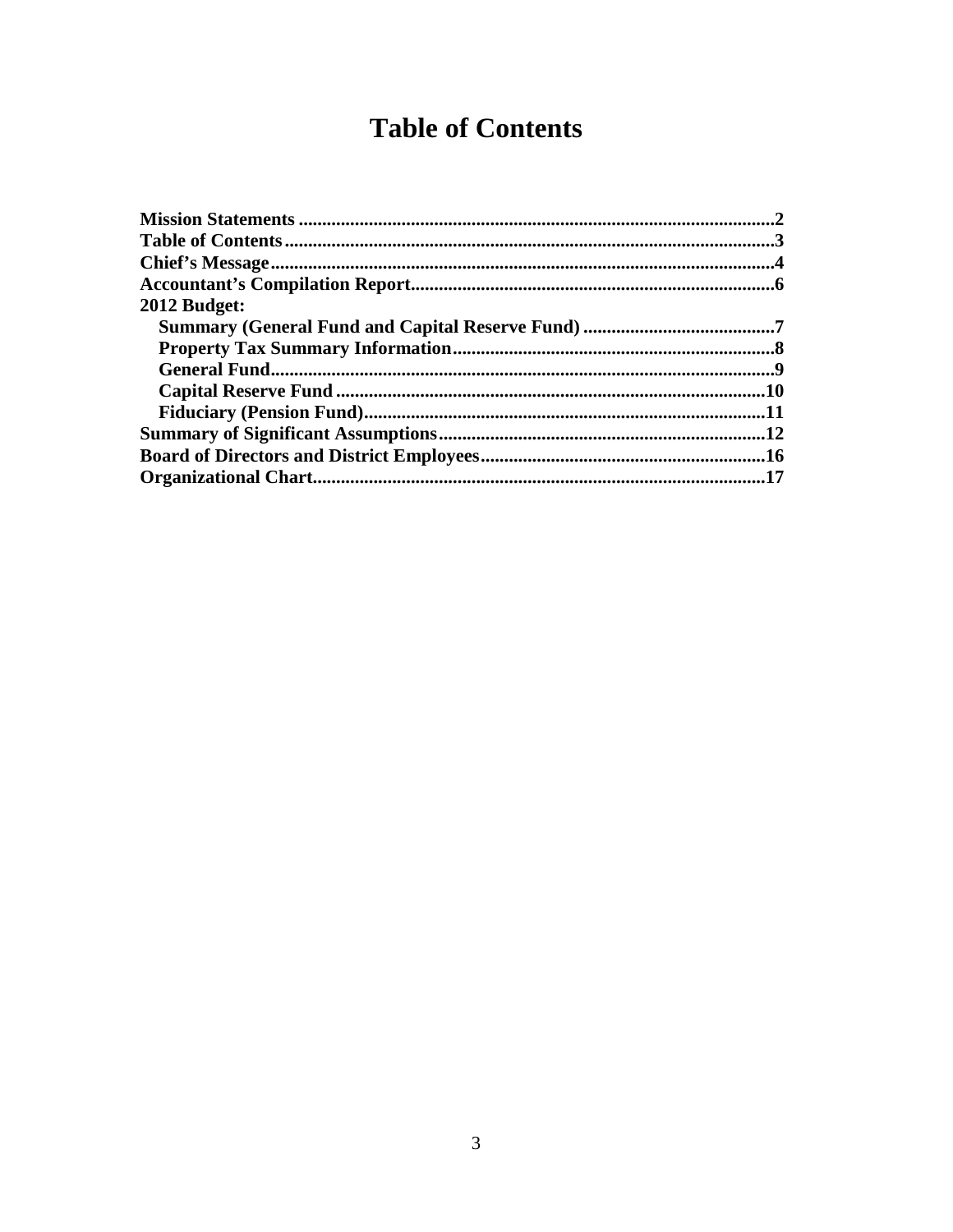

November 1,2011

Board of Directors and Citizens Estes Valley Fire Protection District Town of Estes Park and Larimer County

Dear Board and Citizens:

2011 was a year of growth in our organization. Not only in personnel, as we hired the first Fire Marshal in our area for the District, but also in increasing our capital reserves and our vehicle replacement fund. With the help of Board Treasurer Bud Duryea, we have been able to invest some of our reserve funds to gain the best return possible in this unsettled market.

This was also the year we brought the 2009 International Fire Code to our community. Adoption of a fire code has been a personal goal of mine for ten years and I know it was also a goal of our previous fire chiefs. The Estes Valley Fire Protection District Board of Directors should be commended for their dedication, wisdom, and vision for improving fire safety in our community with such a bold step. The code adoption process also included ratification from the Larimer County Commissioners and Town Board for Estes Park, whose support was not only imperative but greatly appreciated.

The adoption of fire codes required hiring a full time Fire Marshal to interpret and administer the codes. After a long hiring process which included candidates from many other states, the hiring committee recommended Tim Spears for the position. After my interview with Tim it was obvious he was the right person for this position. Tim comes to us from Council Bluffs, Iowa where he was a Deputy State Fire Marshal. We welcomed Tim on his first day on August 31, 2011. Since then, Tim has been very busy with plan and development reviews, inspections, and fire prevention efforts.

This spring the Board realized the need for an additional vehicle that could be used to transport personnel to trainings, used for wildiand fire response, and could also be used by the Fire Marshal in the course of his duties. We purchased a 2012 Ford F250 super-crew pickup truck *with* the assistance of the Town of Estes Park's fleet maintenance supervisor Dave Mahany. This vehicle was purchased with funds from the vehicle replacement fund.

The Board continues to work on the strategic plan to provide a roadmap forthe District and the services in the future. There are no new apparatus or fire stations included in the 2012 budget. However, we continue to monitor the growth of the community and its needs and will make purchases as the Board deems appropriate to accomplish the District's mission.

### 901 N. Saint Vram Avenue • Estes Park, Co 80517 • P-970-577-0900 *•* F-970-577-0923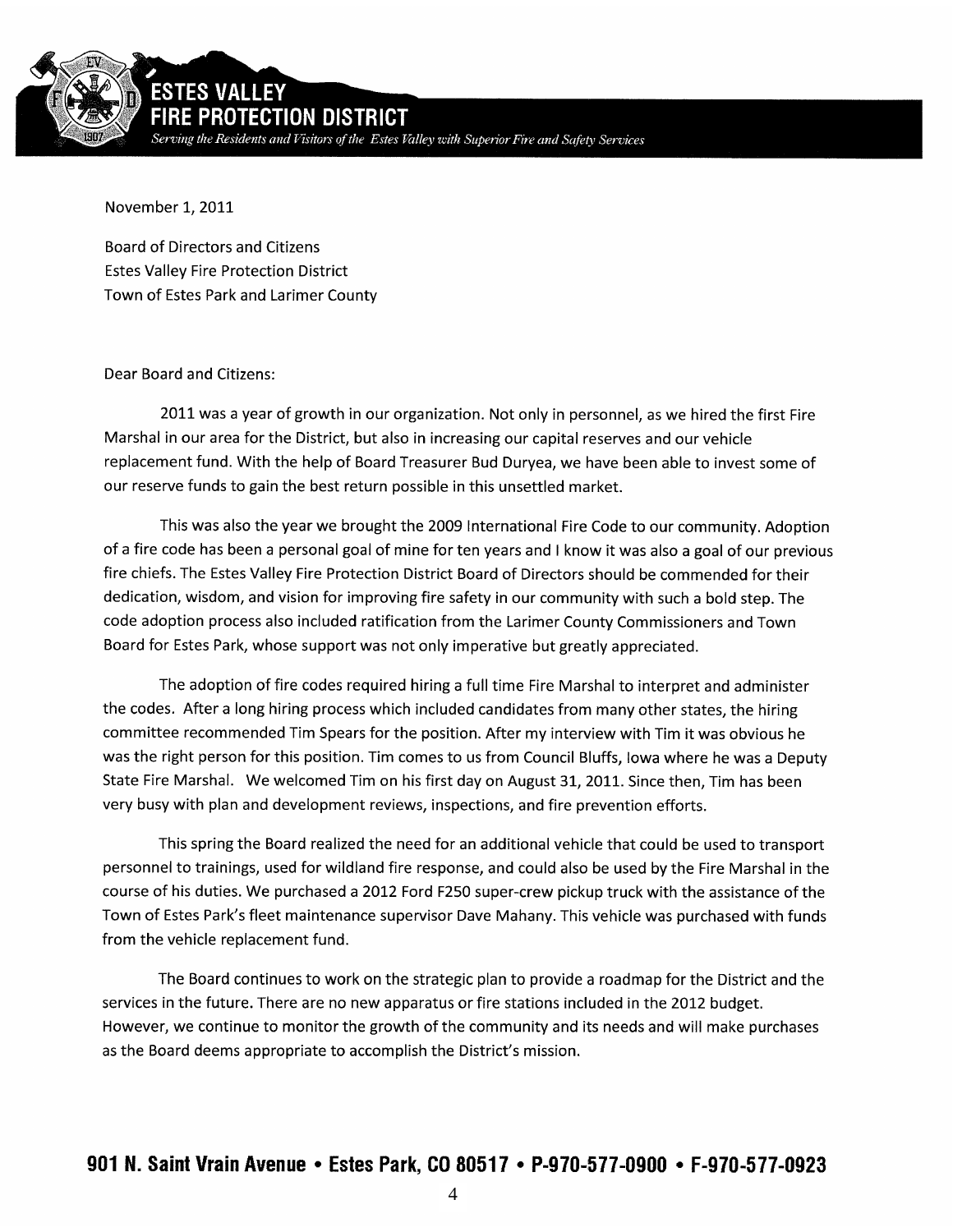

**ECTION DISTRICT** 

**STES VALLEY** 

Serving the Residents and Visitors of the Estes Valley with Superior Fire and Safety Services

The projected revenues from property tax are estimated to decrease by 2% in 2012. This is a result of property valuations decreasing by 2% in our area. Compared to other communities, this was a very modest decrease. We conservatively held the sales tax revenues from the Town of Estes Park at the 2011 level due to the uncertainty of the tourist season.

The Board and staff continue to support the volunteer firefighters through the budget process with funding of the Length of Service Award Program (LOSAP), Firefighters Pension fund, call reimbursement program, shift incentive program, and a direct contribution to the Estes Park Volunteer Fire Department. We have also applied for a \$73,000.00 Assistance to Firefighters grant to improve our training facility with the addition of a propane prop and flammable liquids prop.

It is an honor to lead an organization made up of dedicated volunteers, staff, and a visionary Board. We continually strive to provide quality professional fire and rescue services that our community deserves and look for ways to improve and ensure the financial stability of the District.

Sincerely,

Scott Dorman, Fire Chief Estes Valley Fire Protection District

SD/cb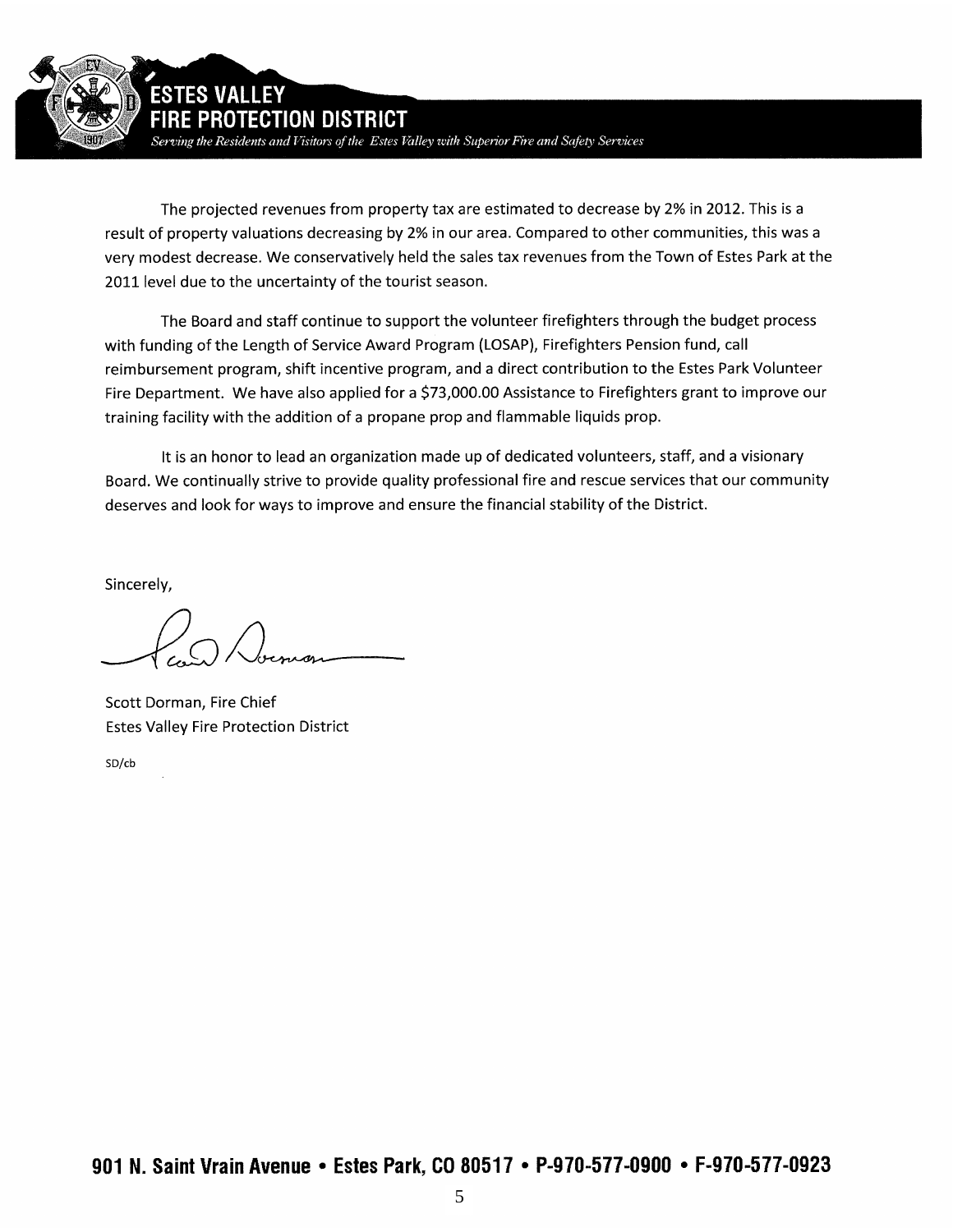

CliftonLarsonAllen LLP www.cliftonlarsonallen.com

**Accountant's Compilation Report** 

**Board of Directors Estes Valley Fire Protection District** Larimer County, Colorado

We have compiled the accompanying forecasted budget of revenues, expenditures and fund balances of the Estes Valley Fire Protection District for the General Fund, Capital Reserve Fund and Pension Fund for the year ending December 31, 2012, including the forecasted estimate of comparative information for the year ending December 31, 2011, in accordance with attestation standards established by the American Institute of Certified Public Accountants. A compilation is limited to presenting, in the form of a forecast, information that is the representation of management and does not include evaluation of the support for the assumptions underlying the forecast. We have not audited or reviewed the forecast and, accordingly, do not express an opinion or any other form of assurance about whether the accompanying budget of revenues, expenditures and fund balances or assumptions are in accordance with accounting principles generally accepted in the United States of America. Furthermore, there will usually be differences between the forecasted and actual results because events and circumstances frequently do not occur as expected, and those differences may be material. We have no responsibility to update this report for events and circumstances occurring after the date of this report.

Management is responsible for the preparation and fair presentation of the forecast in accordance with accounting principles generally accepted in the United States of America, and for designing, implementing and maintaining internal control relevant to the preparation and fair presentation of the forecast.

The actual historical information for the year 2010 is presented for comparative purposes only. Such information is taken from the audit report of the District for the year ended December 31, 2010 as prepared by Bondi & Co. LLC, dated April 16, 2011, wherein an unqualified opinion was expressed.

Management has elected to omit the summary of significant accounting policies required by the guidelines for presentation of a forecast established by the American Institute of Certified Public Accountants. If the omitted disclosures were included in the forecast, they might influence the user's conclusions about the District's results of operations for the forecasted periods. Accordingly, this forecast is not designed for those who are not informed about such matters.

We are not independent with respect to the Estes Valley Fire Protection District.

Clifton Larron Allen LCP

Greenwood Village, Colorado January 9, 2012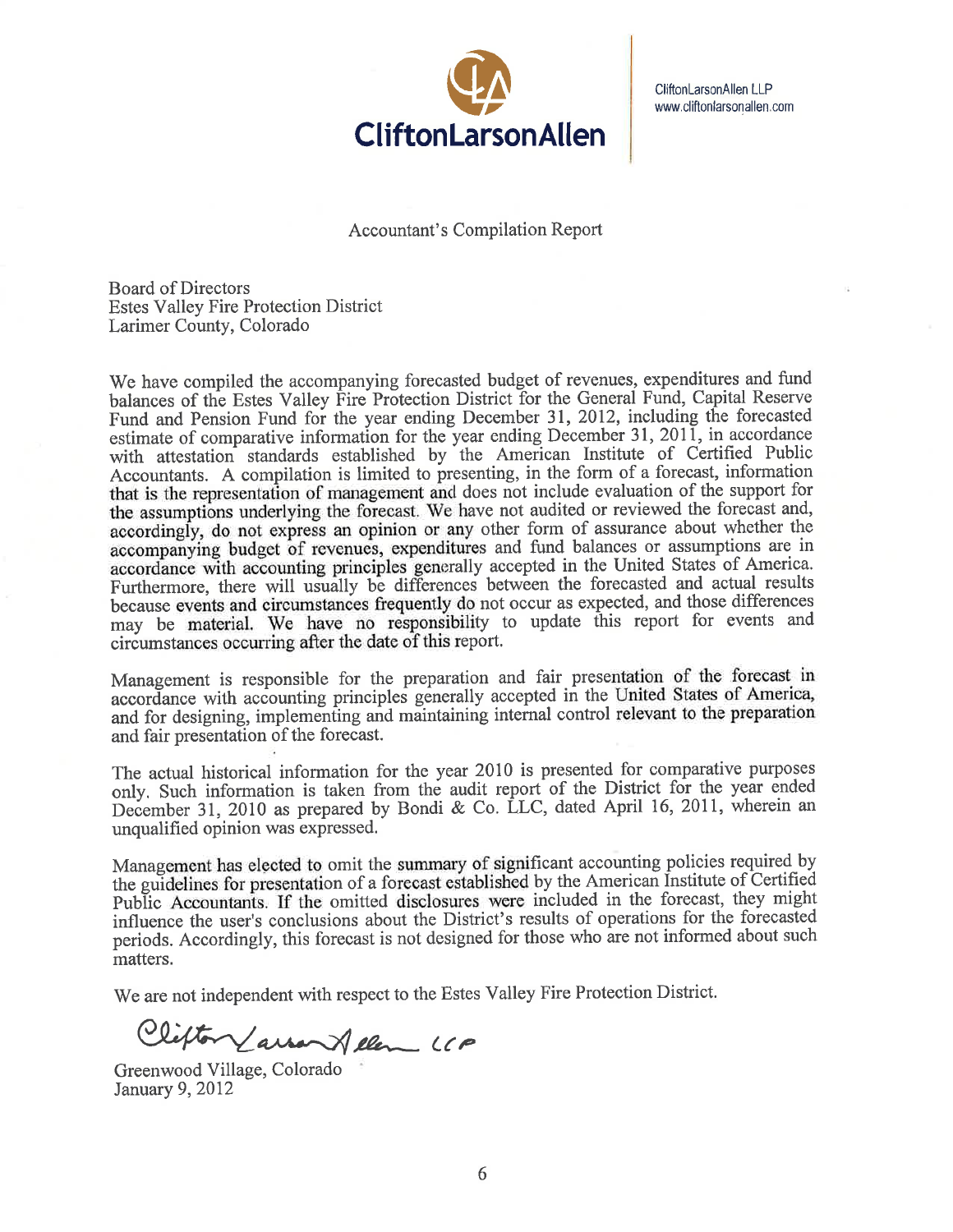#### **ESTES VALLEY FIRE PROTECTION DISTRICT SUMMARY**

#### **For the Years Ended and Ending December 31, FORECASTED 2012 BUDGET AS ADOPTED WITH 2010 ACTUAL AND 2011 ESTIMATED**

1/9/2012

|                                                                 |               | <b>ESTIMATED</b> | <b>ADOPTED</b> |
|-----------------------------------------------------------------|---------------|------------------|----------------|
|                                                                 | 2010          | 2011             | 2012           |
| <b>BEGINNING FUND BALANCES</b>                                  | \$<br>3,109   | \$<br>357,124    | \$<br>776,331  |
| <b>REVENUES</b>                                                 |               |                  |                |
| 1 Property taxes                                                | 587,175       | 591,917          | 579,675        |
| 2 Specific ownership taxes                                      | 38,992        | 38,000           | 38,000         |
| 3 Net investment income                                         | 3,785         | 2,722            | 2,400          |
| 4 Other income                                                  | 3,521         | 5,632            | 1,900          |
| 5 Sales tax - Town of Estes Park                                | 490,497       | 498,750          | 504,000        |
| 6 Charges for services                                          | 18,573        |                  |                |
| 7 Grants - Federal, State and Local                             | 52,231        | 3,509            | 73,388         |
| 8 Contributions and donations                                   | 3,050         |                  | 50             |
| 9 Southwick Distribution                                        |               | 216,775          |                |
| 10 Property tax penalties/interest                              |               | 2,400            | 1,500          |
| 11 CSFS reimbursement                                           |               | 21,261           | 10,000         |
| Total revenues                                                  | 1,197,824     | 1,380,966        | 1,210,913      |
| <b>TRANSFERS IN</b>                                             | 100,334       | 201,969          | 155,786        |
| Total funds available                                           | 1,301,267     | 1,940,059        | 2,143,030      |
|                                                                 |               |                  |                |
| <b>EXPENDITURES</b>                                             |               |                  |                |
| 12 General and administration<br>Capital outlay<br>13           |               |                  |                |
| Contingency<br>14                                               |               | 68,000<br>3,104  | 10,000         |
| Employee benefits<br>15                                         | 91,098        | 119,331          | 142,936        |
| Firefighter recruitment<br>16                                   |               | 1,500            | 4,000          |
| Fuels mitigation<br>17                                          |               | 4,000            | 8,000          |
| Insurance premiums<br>18                                        | 12,604        | 16,800           | 16,265         |
| Job performance expenses<br>19                                  | 51,009        | 56,867           | 57,459         |
| Materials and supplies<br>20                                    | 41,554        | 31,482           | 94,540         |
| Pension expense<br>21                                           | 93,835        | 104,248          | 80,000         |
| Personnel services/salaries<br>22                               | 209,990       | 256,562          | 299,982        |
| 23<br>Professional services/fees                                | 77,139        | 104,122          | 128,037        |
| 24<br>Publication fees                                          | 138           | 600              | 600            |
| 25<br>Repair and maintenance                                    | 90,759        | 121,000          | 108,022        |
| <b>Transfer to Pension Fund</b><br>26                           |               | 6,190            |                |
| 27<br>Utilities                                                 | 11,963        | 17,953           | 18,202         |
| 28<br>Volunteer fire department expense                         | 50,000        | 50,000           | 40,000         |
| 29 Debt service<br>30                                           |               |                  |                |
| Organizational loan repayment<br>31 Capital projects            | 39,000        |                  |                |
| Capital outlay<br>32                                            | 74,720        |                  |                |
| Southwick project<br>33                                         |               |                  | 216,775        |
|                                                                 |               |                  |                |
| Total expenditures                                              | 843,809       | 961,759          | 1,224,818      |
| <b>TRANSFERS OUT</b>                                            | 100,334       | 201,969          | 155,786        |
|                                                                 |               |                  |                |
| Total expenditures and transfers out<br>requiring appropriation | 944,143       | 1,163,728        | 1,380,604      |
|                                                                 |               |                  |                |
| <b>ENDING FUND BALANCES</b>                                     | \$<br>357,124 | \$<br>776,331    | \$<br>762,426  |
| <b>TABOR RESERVE</b>                                            | \$<br>33,957  | \$<br>41,400     | \$<br>36,300   |
| LOSAP                                                           | 41,993        | 86,458           | 122,473        |
| OPERATING RESERVE                                               |               | 252,933          | 36,158         |
| <b>UNDESIGNATED</b>                                             | 180,840       | 91,715           | 106,684        |
| <b>CAPITAL PROJECTS</b>                                         | 100,334       | 303,825          | 460,811        |
| TOTAL RESERVE                                                   | \$<br>357,124 | \$<br>776,331    | \$<br>762,426  |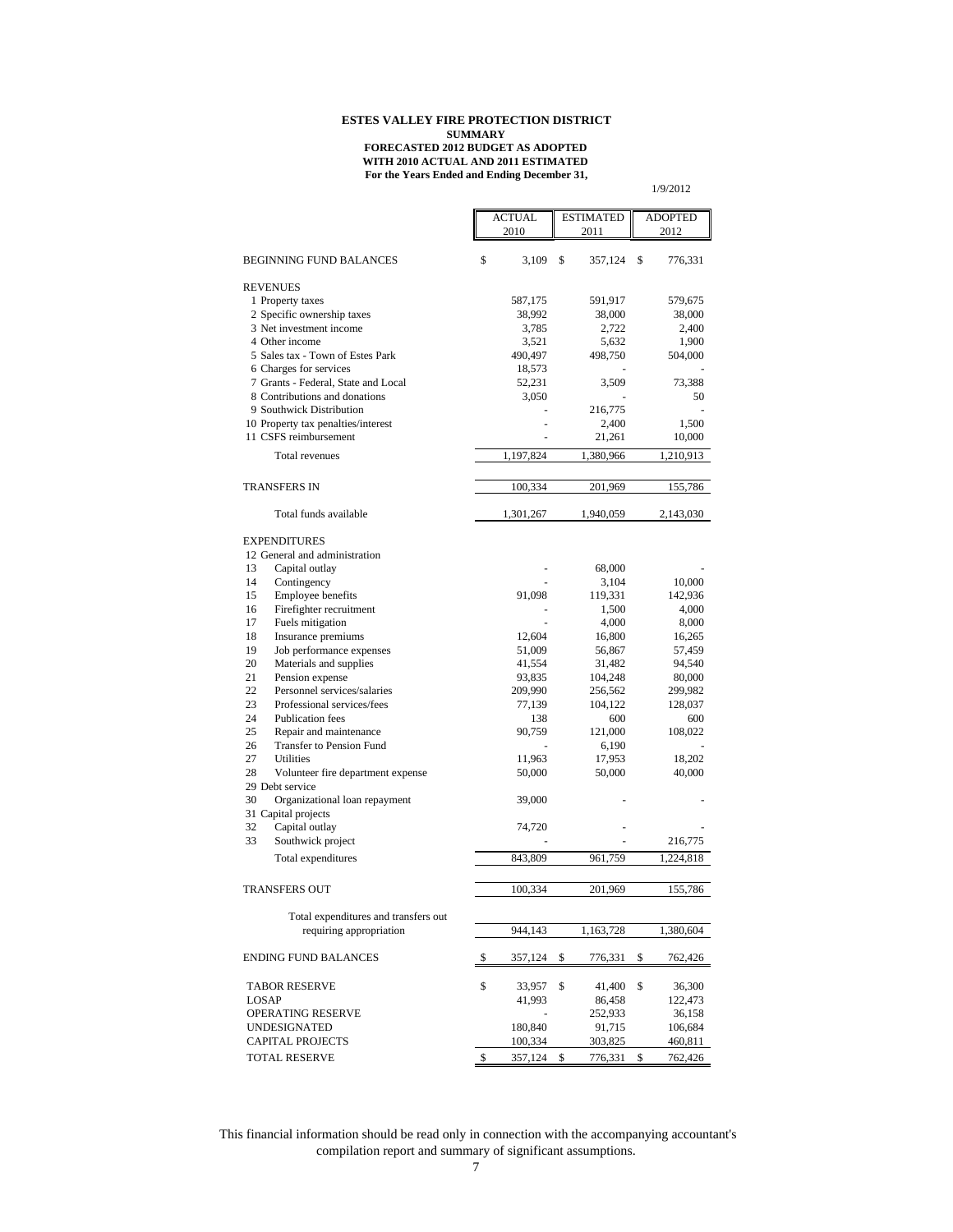#### **For the Years Ended and Ending December 31, ESTES VALLEY FIRE PROTECTION DISTRICT PROPERTY TAX SUMMARY INFORMATION**

1/9/2012

|                                 | <b>ACTUAL</b> |                | <b>ESTIMATED</b> |             | <b>ADOPTED</b> |             |
|---------------------------------|---------------|----------------|------------------|-------------|----------------|-------------|
|                                 | 2010          |                | 2011             |             |                | 2012        |
| ASSESSED VALUATION - LARIMER    |               |                |                  |             |                |             |
| Residential                     | \$            | 183,330,210    | \$               | 184,983,780 | \$.            | 179,967,870 |
| Commercial                      |               | 83,996,050     |                  | 83,578,720  |                | 84,069,810  |
| Industrial                      |               | 861,680        |                  | 826,950     |                | 803,900     |
| Agricultural                    |               | 102,120        |                  | 93.330      |                | 94,160      |
| Vacant Land                     |               | 36,425,820     |                  | 33,953,650  |                | 32,214,180  |
| <b>State Assessed</b>           |               |                |                  | 110,520     |                | 119,070     |
| <b>Certified Assessed Value</b> |               | \$ 304,715,880 | \$               | 303,546,950 | \$             | 297,268,990 |
| <b>MILL LEVY</b>                |               |                |                  |             |                |             |
| <b>GENERAL FUND</b>             |               | 1.950          |                  | 1.950       |                | 1.950       |
| <b>Total Mill Levy</b>          |               | 1.950          |                  | 1.950       |                | 1.950       |
| PROPERTY TAXES                  |               |                |                  |             |                |             |
| <b>GENERAL FUND</b>             | \$            | 594,196        | <sup>\$</sup>    | 591,917     | \$             | 579,675     |
| Levied property taxes           |               | 594,196        |                  | 591,917     |                | 579,675     |
| Adjustments to actual/rounding  |               | (7,021)        |                  |             |                |             |
| <b>Budgeted Property Taxes</b>  |               | 587,175        | \$               | 591,917     | \$             | 579,675     |
|                                 |               |                |                  |             |                |             |
| <b>BUDGETED PROPERTY TAXES</b>  |               |                |                  |             |                |             |
| <b>GENERAL FUND</b>             | \$            | 587,175        | \$               | 591,917     | \$             | 579,675     |
|                                 | \$            | 587,175        | \$               | 591,917     | \$             | 579,675     |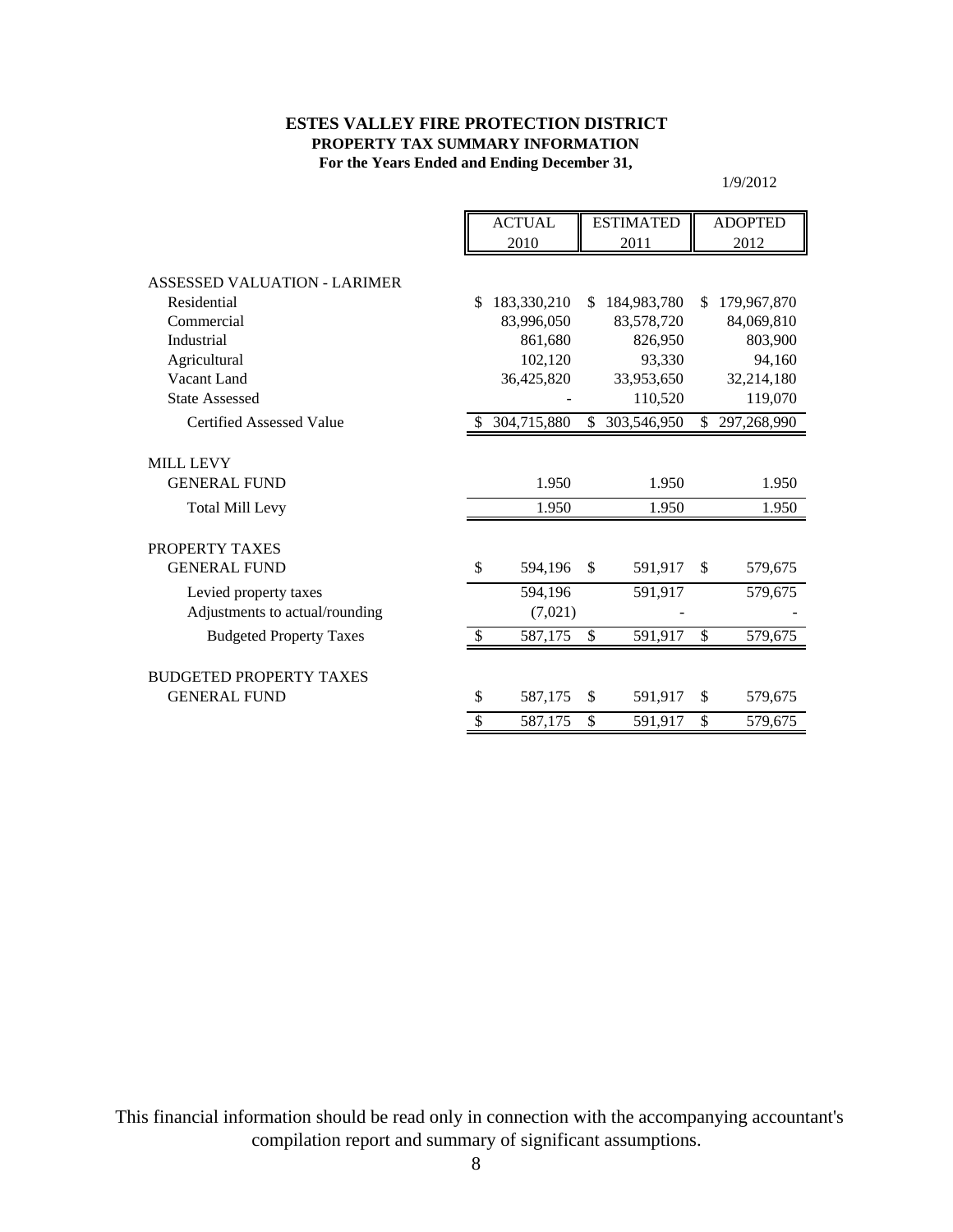#### **For the Years Ended and Ending December 31, ESTES VALLEY FIRE PROTECTION DISTRICT GENERAL FUND FORECASTED 2012 BUDGET AS ADOPTED WITH 2010 ACTUAL AND 2011 ESTIMATED**

1/9/2012

|                                                         | ACTUAL        | <b>ESTIMATED</b> | <b>ADOPTED</b> |  |
|---------------------------------------------------------|---------------|------------------|----------------|--|
|                                                         | 2010          | 2011             | 2012           |  |
|                                                         |               |                  |                |  |
| <b>BEGINNING FUND BALANCES</b>                          | \$<br>3,109   | \$<br>256,790    | \$<br>472,506  |  |
| <b>REVENUES</b>                                         |               |                  |                |  |
| 1 Property taxes                                        | 587,175       | 591,917          | 579,675        |  |
| 2 Specific ownership taxes                              | 38,992        | 38,000           | 38,000         |  |
| 3 Net investment income                                 | 3,785         | 1,200            | 1,200          |  |
| 4 Other income                                          | 3,521         | 5,632            | 1,900          |  |
| 5 Sales tax - Town of Estes Park                        | 490,497       | 498,750          | 504,000        |  |
| 6 Charges for services                                  | 18,573        |                  |                |  |
| 7 Grants - Federal, State and Local                     | 52,231        | 3,509            | 73,388         |  |
| 8 Contributions and donations                           | 3,050         |                  | 50             |  |
| 9 Southwick Distribution                                |               | 216,775          |                |  |
| 10 Property tax penalties/interest                      |               | 2,400            | 1,500          |  |
| 11 CSFS reimbursement                                   |               | 21,261           | 10,000         |  |
| Total revenues                                          | 1,197,824     | 1,379,444        | 1,209,713      |  |
| Total funds available                                   | 1,200,933     | 1,636,234        | 1,682,219      |  |
| <b>EXPENDITURES</b>                                     |               |                  |                |  |
| General and administration                              |               |                  |                |  |
| 12<br>Capital outlay                                    |               | 68,000           |                |  |
| 13<br>Contingency                                       |               | 3,104            | 10,000         |  |
| 14<br>Employee benefits                                 | 91,098        | 119,331          | 142,936        |  |
| Firefighter recruitment<br>15                           |               | 1,500            | 4,000          |  |
| Fuels mitigation<br>16                                  |               | 4,000            | 8,000          |  |
| 17<br>Insurance premiums                                | 12,604        | 16,800           | 16,265         |  |
| Job performance expenses<br>18                          | 51,009        | 56,867           | 57,459         |  |
| 19<br>Materials and supplies                            | 41,554        | 31,482           | 94,540         |  |
| Pension expense<br>20                                   | 93,835        | 104,248          | 80,000         |  |
| Personnel services/salaries<br>21                       | 209,990       | 256,562          | 299,982        |  |
| Professional services/fees<br>22                        | 77,139        | 104,122          | 128,037        |  |
| 23<br><b>Publication</b> fees                           | 138           | 600              | 600            |  |
| 24<br>Repair and maintenance                            | 90,759        | 121,000          | 108,022        |  |
| Transfer to Pension Fund<br>25                          |               | 6,190            |                |  |
| 26<br>Utilities                                         | 11,963        | 17,953           | 18,202         |  |
| 27<br>Volunteer fire department expense<br>Debt Service | 50,000        | 50,000           | 40,000         |  |
| 28<br>Organizational loan repayment                     | 39,000        |                  |                |  |
| Capital projects                                        |               |                  |                |  |
| 29<br>Capital outlay                                    | 74,720        |                  |                |  |
| 30<br>Southwick project                                 |               |                  | 216,775        |  |
| Total expenditures                                      | 843,809       | 961,759          | 1,224,818      |  |
| TRANSFERS OUT                                           |               |                  |                |  |
| CAPITAL RESERVE FUND                                    | 100,334       | 201,969          | 155,786        |  |
| Total transfers out                                     | 100,334       | 201,969          | 155,786        |  |
|                                                         |               |                  |                |  |
| Total expenditures and transfers out                    |               |                  |                |  |
| requiring appropriation                                 | 944,143       | 1,163,728        | 1,380,604      |  |
| <b>ENDING FUND BALANCES</b>                             | \$<br>256,790 | \$<br>472,506    | \$<br>301,615  |  |
| <b>TABOR RESERVE</b>                                    | \$<br>33,957  | \$<br>41,400     | \$<br>36,300   |  |
| LOSAP                                                   | 41,993        | 86,458           | 122,473        |  |
| OPERATING RESERVE                                       |               | 252,933          | 36,158         |  |
| <b>UNDESIGNATED</b>                                     | 180,840       | 91,715           | 106,684        |  |
| TOTAL RESERVE                                           |               |                  |                |  |
|                                                         | \$<br>256,790 | \$<br>472,506    | \$<br>301,615  |  |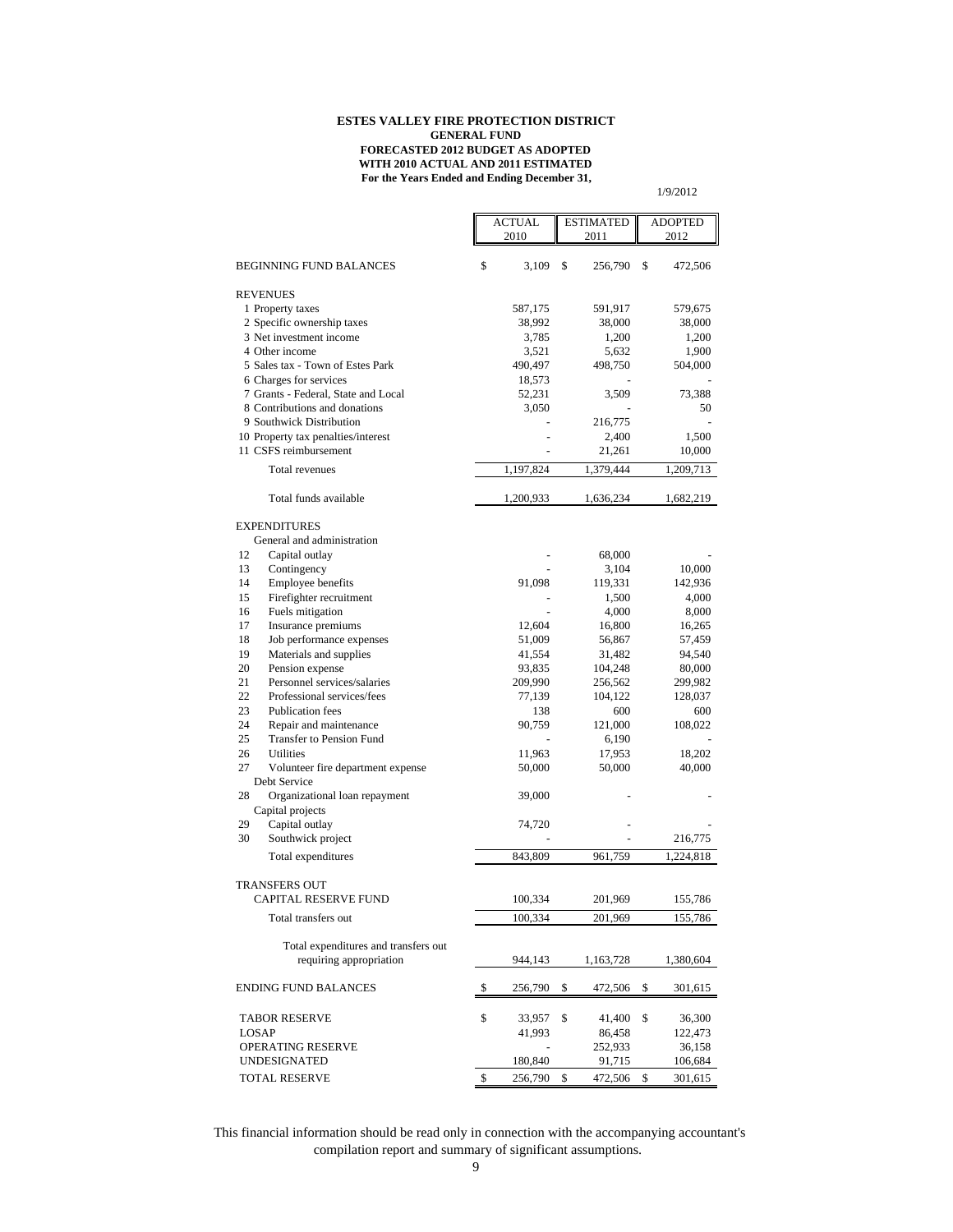#### **For the Years Ended and Ending December 31, ESTES VALLEY FIRE PROTECTION DISTRICT CAPITAL RESERVE FUND FORECASTED 2012 BUDGET AS ADOPTED WITH 2010 ACTUAL AND 2011 ESTIMATED**

1/9/2012

|                                                                 |    | <b>ACTUAL</b><br><b>ESTIMATED</b><br>2010<br>2011 |    | <b>ADOPTED</b><br>2012 |               |
|-----------------------------------------------------------------|----|---------------------------------------------------|----|------------------------|---------------|
| <b>BEGINNING FUND BALANCES</b>                                  | \$ |                                                   | \$ | 100,334                | \$<br>303,825 |
| <b>REVENUES</b>                                                 |    |                                                   |    |                        |               |
| 1 Net investment income                                         |    |                                                   |    | 1,522                  | 1,200         |
| Total revenues                                                  |    |                                                   |    | 1,522                  | 1,200         |
| <b>TRANSFERS IN</b>                                             |    |                                                   |    |                        |               |
| <b>GENERAL FUND</b>                                             |    | 100,334                                           |    | 201,969                | 155,786       |
| Total transfers in                                              |    | 100,334                                           |    | 201,969                | 155,786       |
| Total funds available                                           |    | 100,334                                           |    | 303,825                | 460,811       |
| <b>EXPENDITURES</b>                                             |    |                                                   |    |                        |               |
| Total expenditures                                              |    |                                                   |    |                        |               |
| Total expenditures and transfers out<br>requiring appropriation |    |                                                   |    |                        |               |
| <b>ENDING FUND BALANCES</b>                                     | S  | 100,334                                           | \$ | 303,825                | \$<br>460,811 |
| <b>CAPITAL PROJECTS</b>                                         | \$ | 100,334                                           | \$ | 303,825                | \$<br>460,811 |
| <b>TOTAL RESERVE</b>                                            | \$ | 100,334                                           | \$ | 303,825                | \$<br>460,811 |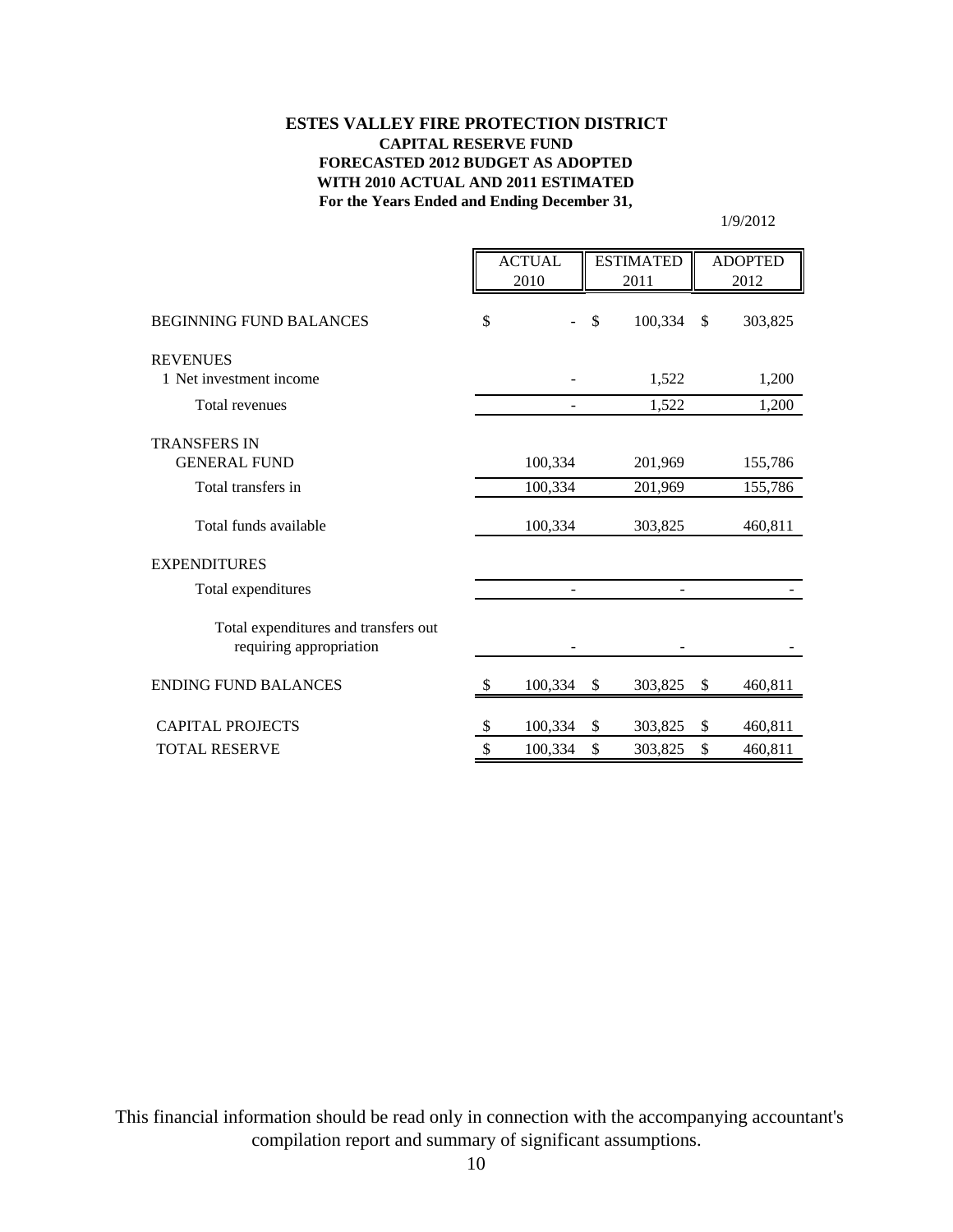#### **For the Years Ended and Ending December 31, ESTES VALLEY FIRE PROTECTION DISTRICT PENSION FUND FORECASTED 2012 BUDGET AS ADOPTED WITH 2010 ACTUAL AND 2011 ESTIMATED**

1/9/2012

|    |                                      | <b>ACTUAL</b><br><b>ESTIMATED</b> |           | <b>ADOPTED</b>  |    |           |
|----|--------------------------------------|-----------------------------------|-----------|-----------------|----|-----------|
|    |                                      |                                   | 2010      | 2011            |    | 2012      |
|    | <b>BEGINNING FUND BALANCES</b>       | \$                                | 1,245,769 | \$<br>1,375,521 | \$ | 1,430,094 |
|    |                                      |                                   |           |                 |    |           |
|    | <b>REVENUES</b>                      |                                   |           |                 |    |           |
|    | 1 Net investment income              |                                   | 125,103   | 38,161          |    | 40,060    |
|    | 2 EVFPD contribution                 |                                   | 93,835    | 104,248         |    | 80,000    |
|    | 3 State participation contribution   |                                   | 52,298    | 52,298          |    | 52,298    |
|    | 4 Transfer from General Fund         |                                   |           | 6,190           |    |           |
|    | Total revenues                       |                                   | 271,236   | 200,897         |    | 172,358   |
|    | Total funds available                |                                   | 1,517,005 | 1,576,418       |    | 1,602,452 |
|    | <b>EXPENDITURES</b>                  |                                   |           |                 |    |           |
|    | Pension Fund                         |                                   |           |                 |    |           |
| 5  | Accounting                           |                                   |           |                 |    | 2,400     |
| 6  | Acturial study                       |                                   |           | 6,190           |    |           |
| 7  | Audit                                |                                   |           |                 |    | 3,000     |
| 8  | HR services                          |                                   |           |                 |    | 700       |
| 9  | Investment fees                      |                                   | 14,116    | 13,674          |    | 12,000    |
| 10 | Legal                                |                                   |           |                 |    | 200       |
| 11 | Miscellaneous                        |                                   |           |                 |    | 100       |
| 12 | Office supplies                      |                                   |           |                 |    | 200       |
| 13 | Postage                              |                                   |           |                 |    | 300       |
| 14 | Regular staff                        |                                   |           |                 |    | 500       |
| 15 | Retiree benefit payments             |                                   | 127,368   | 125,660         |    | 122,640   |
| 16 | Retiree death benefit                |                                   |           | 800             |    | 800       |
|    | Total expenditures                   |                                   | 141,484   | 146,324         |    | 142,840   |
|    | Total expenditures and transfers out |                                   |           |                 |    |           |
|    | requiring appropriation              |                                   | 141,484   | 146,324         |    | 142,840   |
|    | <b>ENDING FUND BALANCES</b>          | \$                                | 1,375,521 | \$<br>1,430,094 | \$ | 1,459,612 |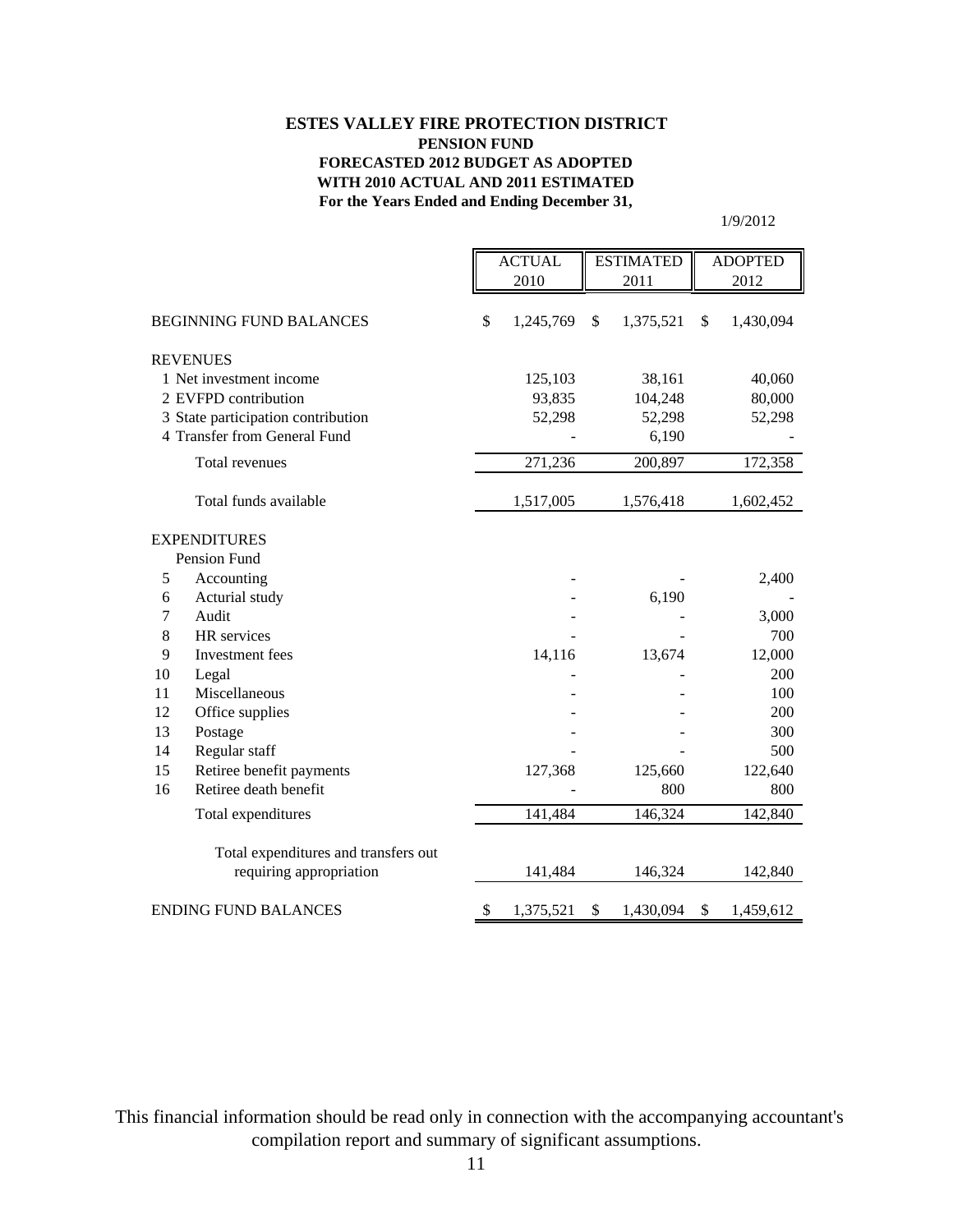#### **ESTES VALLEY FIRE PROTECTION DISTRICT 2012 BUDGET SUMMARY OF SIGNIFICANT ASSUMPTIONS Services Provided**

The Estes Valley Fire Protection District (District), a quasi-municipal corporation and political subdivision of the State of Colorado, was organized by order and decree of the District Court for Larimer County on November 17, 2009 and is governed pursuant to provisions of the Colorado Special District Act (Title 32, Article 1, Colorado Revised Statutes). The District was established to provide fire protection services, fire suppression, and rescue services in the Town of Estes Park (Town) and surrounding areas of unincorporated Larimer County. Prior to the organization of the District, fire protection services were provided by the Town.

The District follows the Governmental Accounting Standards Board (GASB) accounting pronouncements which provide guidance for determining which governmental activities, organizations and functions should be included within the financial reporting entity. GASB pronouncements set forth the financial accountability of a governmental organization's elected governing body as the basic criterion for including a possible component governmental organization in a primary government's legal entity. Financial accountability includes, but is not limited to, appointment of a voting majority of the organization's governing body, ability to impose its will on the organization, a potential for the organization to provide specific financial benefits or burdens and fiscal dependency.

The District is not financially accountable for any other organization, including a volunteer organization, Estes Park Volunteer Fire Department, which provides services for the District, but is not under the control of the District's Board of Directors. The District is not a component unit of any other primary governmental entity, including the Town of Estes Park.

The District also budgets for the Volunteer Pension Fund, a fiduciary fund, which is used to account for assets held by the District in the capacity of trustee for its volunteer firefighter's pension plan.

The District prepares its budget on the modified accrual basis of accounting.

#### **Revenue**

#### **Property Taxes**

Property taxes are levied by the District's Board of Directors. The levy is based on assessed valuations determined by the Larimer County (County) Assessor generally as of January 1 of each year. The levy is normally set by December 15 by certification to the County Commissioners to put the tax lien on the individual properties as of January 1 of the following year. The County Treasurer collects the determined taxes during the ensuing calendar year. The taxes are payable by April or if in equal installments, at the taxpayer's election, in February and June. Delinquent taxpayers are notified in August and generally sales of the tax liens on delinquent properties are held in November or December. The County Treasurer remits the taxes collected monthly to the District.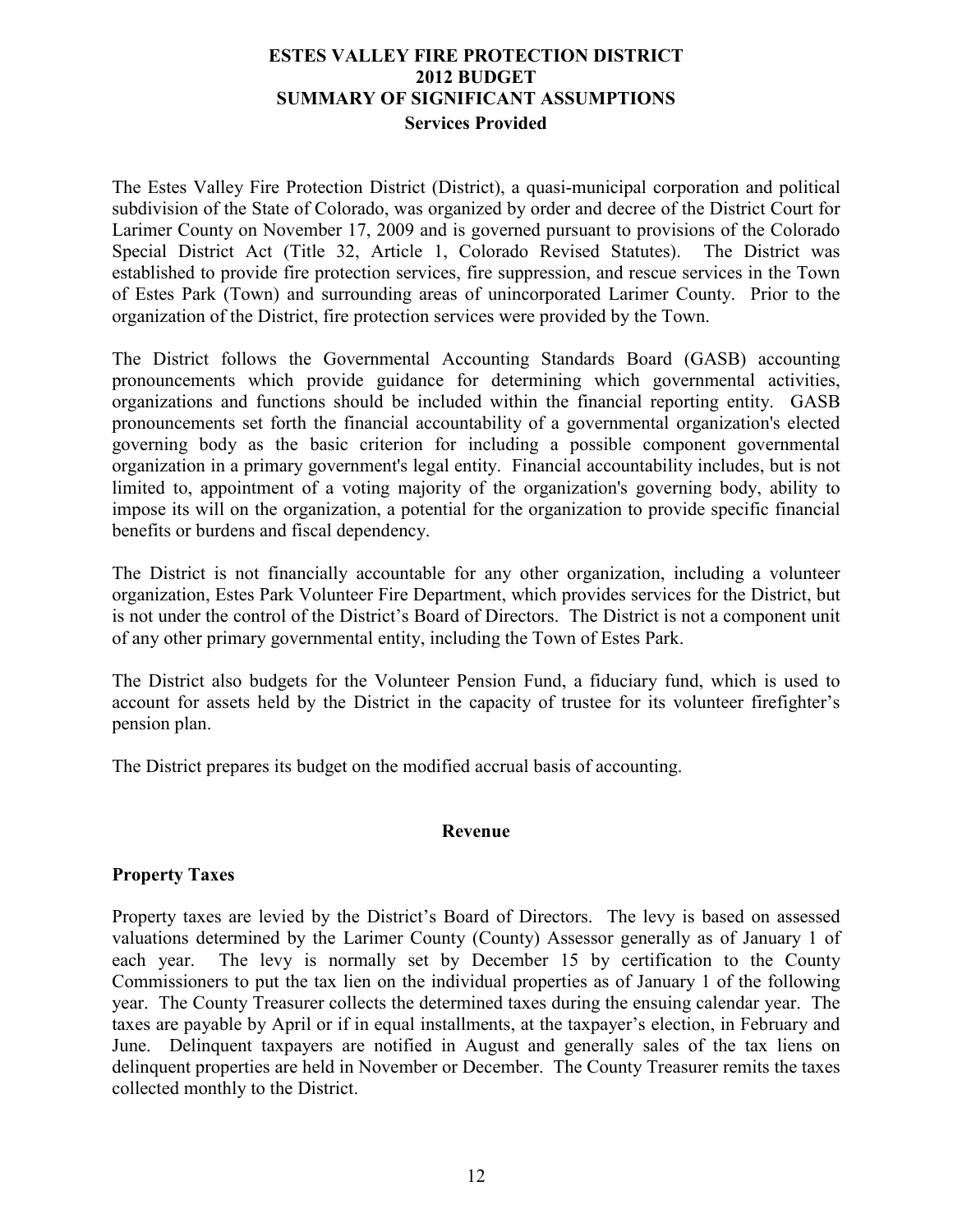#### **ESTES VALLEY FIRE PROTECTION DISTRICT 2012 BUDGET SUMMARY OF SIGNIFICANT ASSUMPTIONS**

The calculation of the taxes levied is displayed on page 8 of the Budget at the adopted mill levy of 1.950 mills.

#### **Specific Ownership Taxes**

Specific ownership taxes are set by the State and collected by the County Treasurer, primarily on vehicle licensing within the County as a whole. The specific ownership taxes are allocated by the County Treasurer to all taxing entities within the County. The forecast assumes that the District's share will be equal to approximately 6.5% of the property taxes collected by the General Fund.

#### **Agreement with Town of Estes Park – Sales Taxes**

Based on a sales tax sharing agreement between the Town of Estes Park and the District, the Town of Estes Park will remit to the District 7% of the Sales Tax collected by the Town.

#### **Net Investment Income**

Interest earned on the District's available funds has been estimated using an average interest rate of approximately 0.5%.

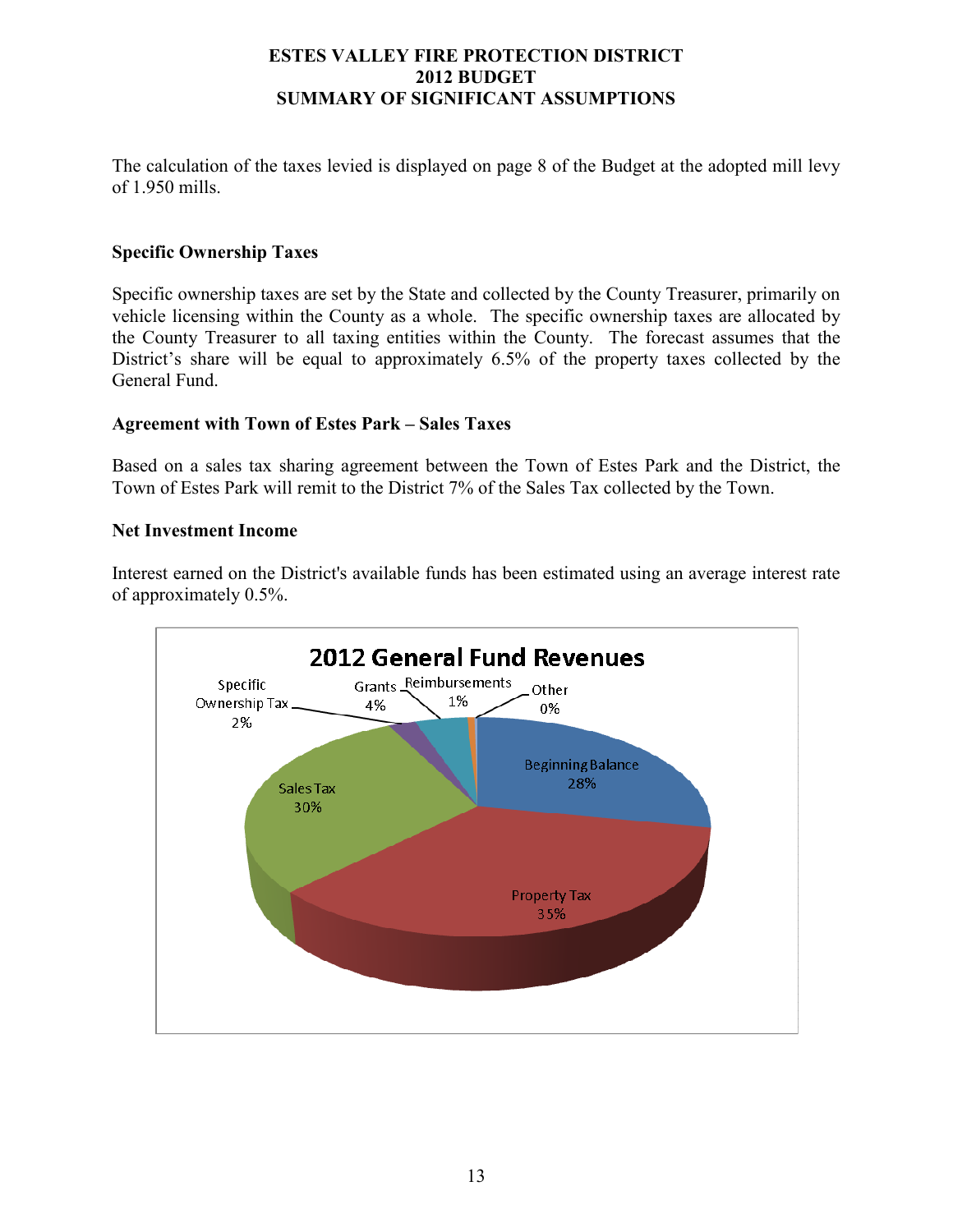#### **ESTES VALLEY FIRE PROTECTION DISTRICT 2012 BUDGET SUMMARY OF SIGNIFICANT ASSUMPTIONS**

#### **Expenditures**

#### **General and Administrative Expenses**

These expenditures are based upon prior and current year's expenditures and certain equipment purchases, repairs and maintenance as suggested by the District's Fire Chief, subject to the approval of the Board.





#### **Emergency Reserve**

The District has provided for an emergency reserve equal to at least 3% of fiscal year spending for 2012 as defined under TABOR. Such emergency reserve is an integral part of Ending Fund Balance.

#### **LOSAP Reserve**

The District has provided for a reserve to fund future payments under the Length of Service Awards Program.

#### **Operating Reserve**

The District has also provided for an operating reserve for future expenditures.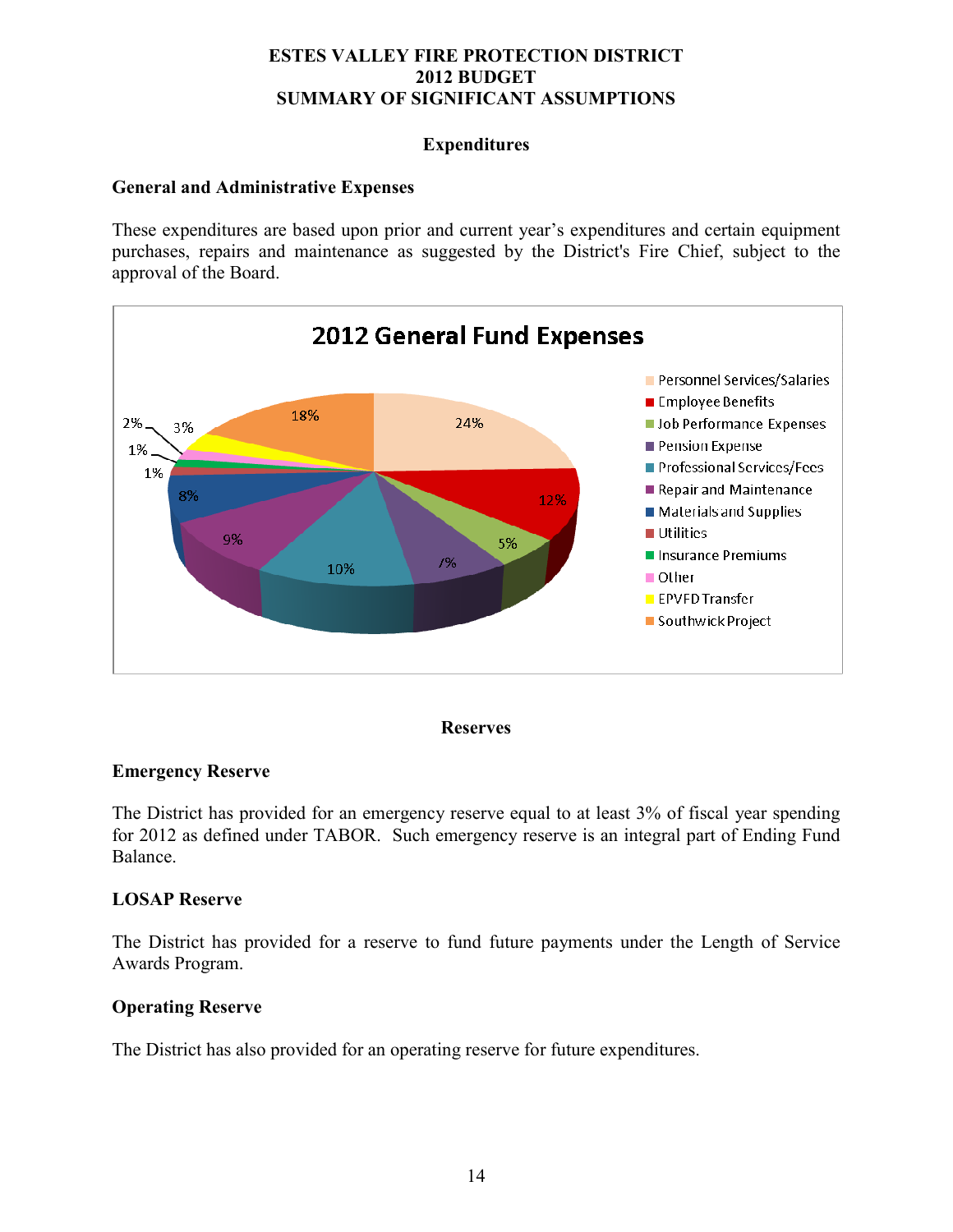#### **ESTES VALLEY FIRE PROTECTION DISTRICT 2012 BUDGET SUMMARY OF SIGNIFICANT ASSUMPTIONS**

#### **Capital Projects Reserve**

The District has also provided for a capital project reserve for future capital projects and vehicle replacement.

#### **Debt and Leases**

The District has no outstanding debt nor any capital or operating leases.

**This information is an integral part of the accompanying forecasted budget.**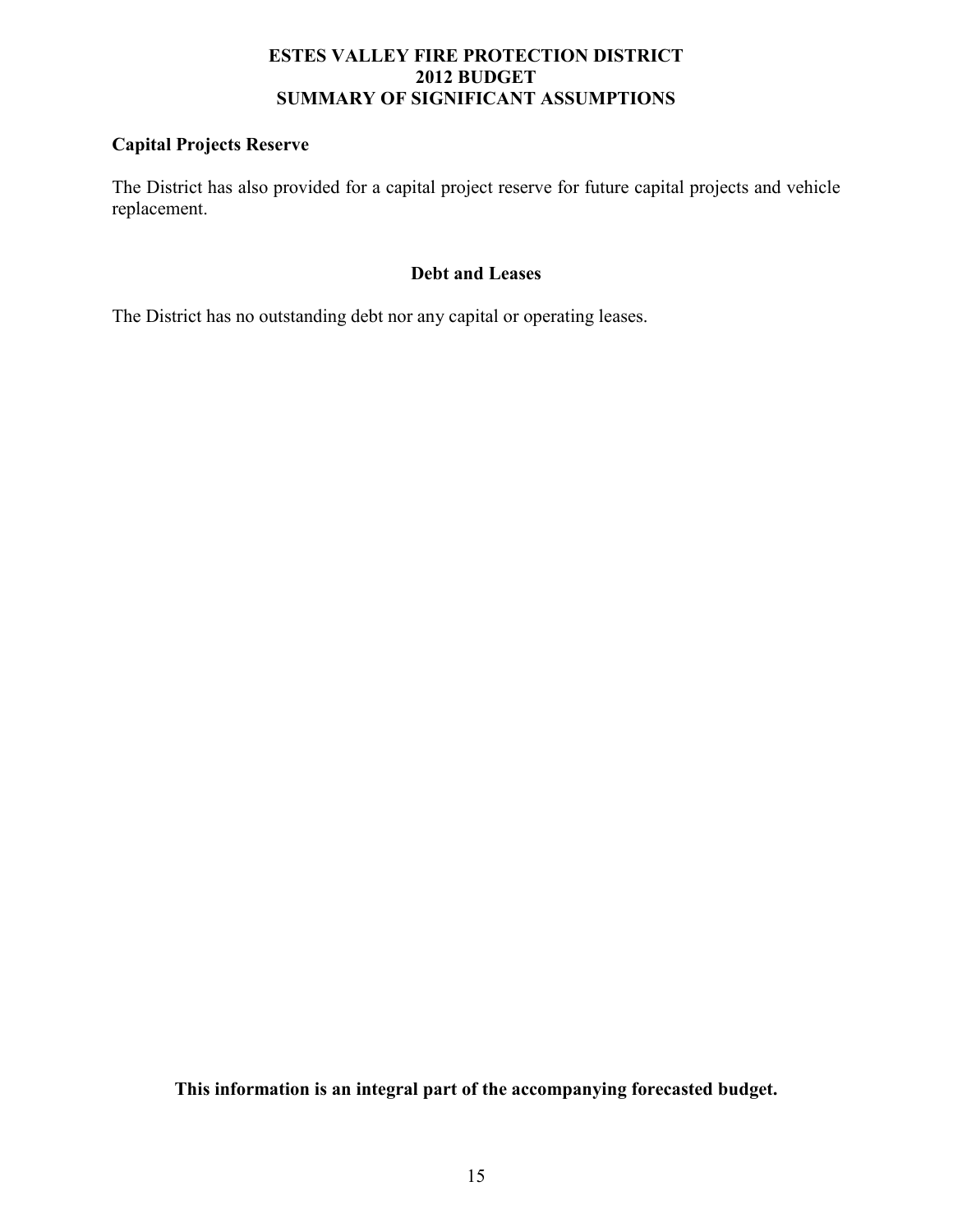## **Board of Directors**

The Board of Directors of the Estes Valley Fire Protection District are currently as follows:

 Sue Doylen, President Frank Theis, Vice President Bud Duryea, Treasurer Jack Rumley, Board member Robert Cheney, Board member

The Board also appointed Administrative Assistant Connie Bowser as the Secretary of the Board of Directors.

The following are the current district employees:

#### FIRE CHIEF Scott Dorman

### TRAINING CAPTAIN Derek Rosenquist

#### FIRE MARSHAL Tim Spears

#### ADMINISTRATIVE ASSISTANT Connie Bowser

### WILDLAND URBAN INTERFACE EDUCATIONAL COORDINATOR Sue Pinkham